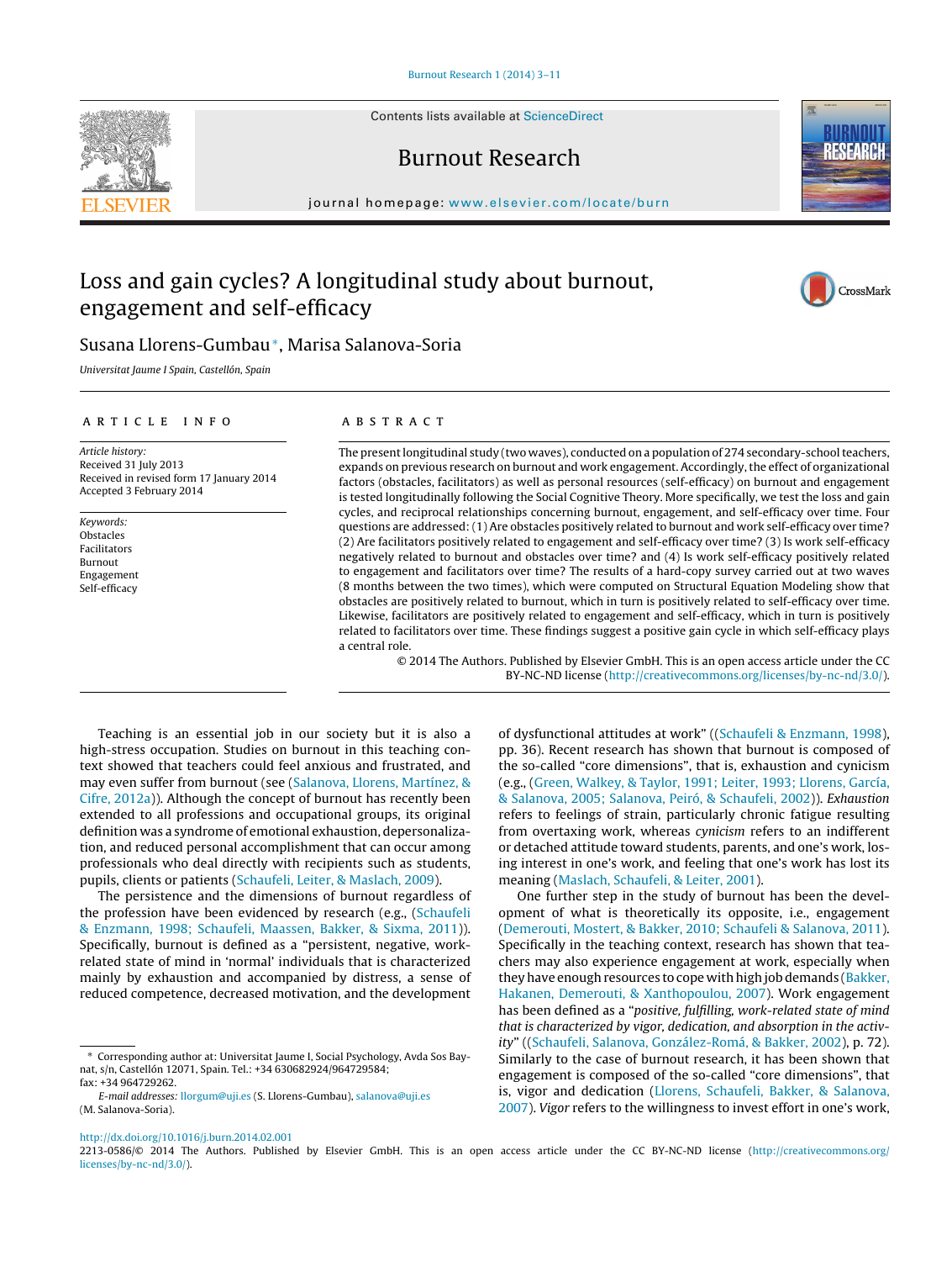persistence in the face of difficulties, and high levels of energy and mental resilience while working, whereas dedication indicates a particularly strong work involvement and identification with one's job.

Different scholars have shown that burnout and engagement experienced at work result from the combination of two sets of working conditions, i.e., job demands, and the job resources available to cope with these demands following two underlying psychological processes: the energy-draining and the motivation processes, respectively (e.g., ([Demerouti,](#page--1-0) [Bakker,](#page--1-0) [Nachreiner,](#page--1-0) [&](#page--1-0) [Schaufeli,](#page--1-0) [2001\)\)](#page--1-0). The first begin with chronic job demands, which in turn may deplete employees' energy resources and may thus lead to burnout. This level of burnout could also produce a deterioration of health [\(Hakanen,](#page--1-0) [Schaufeli,](#page--1-0) [&](#page--1-0) [Ahola,](#page--1-0) [2008\),](#page--1-0) musculoskeletal complaints ([Jaworek,](#page--1-0) [Marek,](#page--1-0) [Karwowski,](#page--1-0) [Andrzejczak,](#page--1-0) [&](#page--1-0) [Genaidy,](#page--1-0) [2010\),](#page--1-0) a reduction in affective commitment [\(Llorens,](#page--1-0) [Bakker,](#page--1-0) [Schaufeli,](#page--1-0) [&](#page--1-0) [Salanova,](#page--1-0) [2006\),](#page--1-0) and chronic work disability ([Ahola,](#page--1-0) [Toppinen-Tanner,](#page--1-0) [Huuhtanen,](#page--1-0) [Koskinen,](#page--1-0) [&](#page--1-0) [Väänänen,](#page--1-0) [2009\).](#page--1-0) Second, the motivational process begins with the availability of job resources that stimulate the employee's motivation ([Hackman](#page--1-0) [&](#page--1-0) [Oldham,](#page--1-0) [1980\)](#page--1-0) in the form of work engagement and positive work outcomes, such as life satisfaction [\(Hakanen](#page--1-0) [&](#page--1-0) [Schaufeli,](#page--1-0) [2012\),](#page--1-0) organizational commitment [\(Llorens](#page--1-0) et [al.,](#page--1-0) [2006\),](#page--1-0) autonomy, positive affect and efficacy beliefs in positive spirals ([Llorens](#page--1-0) et [al.,](#page--1-0) [2007;](#page--1-0) [Salanova,](#page--1-0) [Llorens,](#page--1-0) [&](#page--1-0) [Schaufeli,](#page--1-0) [2011\),](#page--1-0) employee and group performance ([Salanova,](#page--1-0) [Llorens,](#page--1-0) [Cifre,](#page--1-0) [&](#page--1-0) [Martínez,](#page--1-0) [2012b;](#page--1-0) [Torrente,](#page--1-0) [Salanova,](#page--1-0) [Llorens,](#page--1-0) [&](#page--1-0) [Schaufeli,](#page--1-0) [2012\),](#page--1-0) and service quality ([Hernández-Vargas,](#page--1-0) [Llorens,](#page--1-0) [&](#page--1-0) [Rodríguez,](#page--1-0) [2014\).](#page--1-0)

Analogously to the negative and positive factors included in job stress research (e.g., ([Salanova](#page--1-0) et [al.,](#page--1-0) [2012b;](#page--1-0) [Karasek](#page--1-0) [&](#page--1-0) [Theorell,](#page--1-0) [1990;](#page--1-0) [Schaufeli](#page--1-0) [&](#page--1-0) [Bakker,](#page--1-0) [2004\)\)](#page--1-0), a relatively recent movement has shown that burnout and engagement could be determined not only by the traditional job demands and job resources but also by the presence of obstacles (e.g., unmotivated students) and facilitators (e.g., management of indiscipline) ([Llorens](#page--1-0) et [al.,](#page--1-0) [2005;](#page--1-0) [Salanova,](#page--1-0) [Cifre,](#page--1-0) [Grau,](#page--1-0) [Llorens,](#page--1-0) [&](#page--1-0) [Martínez,](#page--1-0) [2005a\).](#page--1-0) While job demands and job resources refer to physical, psychological, social or organizational aspects of the job [\(Demerouti](#page--1-0) et [al.,](#page--1-0) [2001\),](#page--1-0) obstacles and facilitators are of a more organizational nature, are more specific to each situation, and are related to performance ([Brown](#page--1-0) [&](#page--1-0) [Mitchel,](#page--1-0) [1993;](#page--1-0) [Carayon,](#page--1-0) [Gurses,](#page--1-0) [Hundt,](#page--1-0) [Ayoub,](#page--1-0) [&](#page--1-0) [Alvarado,](#page--1-0) [2005\).](#page--1-0) Specifically, obstacles are defined as the tangible organizational characteristics of the situation that have the capacity to impede job performance and restrict productivity. In contrast, facilitators are defined as those aspects of the situation that can promote performance or one's ability to perform one's job optimally. More specifically, facilitators are strategies directed toward managing obstacles in order to mitigate the extent to which problems may interfere with performance [\(Schneider,](#page--1-0) [White,](#page--1-0) [&](#page--1-0) [Paul,](#page--1-0) [1998\).](#page--1-0)

There is empirical evidence to show that obstacles and facilitators play a negative and positive key role in psychological well-being, respectively ([Brown](#page--1-0) [&](#page--1-0) [Mitchel,](#page--1-0) [1993;](#page--1-0) [Salanova,](#page--1-0) [Schaufeli,](#page--1-0) [Martínez,](#page--1-0) [&](#page--1-0) [Bresó,](#page--1-0) [2010\).](#page--1-0) As regards obstacles, research has provided evidence that teachers are also exposed to specific obstacles and troubles in their workplace (e.g., unmotivated students, problems with parents and other colleagues, damage to the infrastructure of the educational center, wrong management of technological resources), which could potentially increase their levels of strain and unwell-being in terms of burnout ([Llorens](#page--1-0) et [al.,](#page--1-0) [2005;](#page--1-0) [García,](#page--1-0) [Llorens,](#page--1-0) [Cifre,](#page--1-0) [&](#page--1-0) [Salanova,](#page--1-0) [2006\).](#page--1-0) Secondly, different scholars conducting research on teachers have shown that the perceptions of facilitators (e.g., technical facilitators, classroom management, and management of indiscipline) positively affect well-being. For example, Salanova et al. ([Salanova](#page--1-0) et [al.,](#page--1-0) [2005a\)](#page--1-0) used Structural Equation Modeling on a sample of 142 university lecturers and 872 university students to

show that the perception of facilitators in an educational setting decreases burnout and increases engagement through the impact of perceived competence. Despite the fact that past research has confirmed the existence of links between obstacles/facilitators and burnout/engagement, it is also important to uncover the psychological mechanism underlying these relationships over time. More longitudinal research is therefore required to investigate these dynamic, reciprocal relationships among obstacles/facilitators, and burnout/engagement over time.

Another step in the development of burnout (and what is theoretically its opposite, i.e., engagement) has been the inclusion of personal resources in explaining the process of their development. Based on the Social Cognitive Theory, one of the pivotal personal resources in stress and health processes is self-efficacy, defined as "beliefs in one's capabilities to organize and execute courses of action required to produce given attainments" ([\(Bandura,](#page--1-0) [1997\),](#page--1-0) p. 3). Research has shown that efficacy beliefs play a pivotal role in coping with stress and in enhancing psychological well-being (e.g., [\(Salanova](#page--1-0) et [al.,](#page--1-0) [2002;](#page--1-0) [Llorens](#page--1-0) et [al.,](#page--1-0) [2007;](#page--1-0) [Bandura,](#page--1-0) [1997;](#page--1-0) [Bandura,](#page--1-0) [2001\)\)](#page--1-0).

Different scholars, using cross-sectional designs, have shown that high levels of specific self-efficacy at work ([Cherniss,](#page--1-0) [1993\)](#page--1-0) relates to burnout, and work engagement (e.g., [\(Salanova](#page--1-0) et [al.,](#page--1-0) [2012a;](#page--1-0) [Salanova,](#page--1-0) [Schaufeli,](#page--1-0) [Llorens,](#page--1-0) [Peiró,](#page--1-0) [&](#page--1-0) [Grau,](#page--1-0) [2000;](#page--1-0) [Salanova,](#page--1-0) [Martínez,](#page--1-0) [&](#page--1-0) [Llorens,](#page--1-0) [2012c\)\)](#page--1-0). For example, in a study involving two samples of teachers, [Schwarzer](#page--1-0) and Hallum (Schwarzer [&](#page--1-0) [Hallum,](#page--1-0) [2008\)](#page--1-0) demonstrated that self-efficacy protects them from the experience of job strain and reduces the probability of experiencing burnout. According to Bandura [\(Bandura,](#page--1-0) [2001\),](#page--1-0) people's beliefs in their efficacy could develop from four major sources of influence, which vary in strength and importance: mastery experiences, vicarious experiences, social persuasion, and somatic/affective states. In this study, we focus on the last of these sources of efficacy beliefs: affective states (burnout and engagement) as antecedents of work self-efficacy.

Previous research conducted using longitudinal studies seems to show that self-efficacy may not only precede but can also follow affective states by reciprocal relationships ([Llorens](#page--1-0) et [al.,](#page--1-0) [2007\).](#page--1-0) Specifically in teachers [\(Salanova](#page--1-0) et [al.,](#page--1-0) [2011\),](#page--1-0) found a gain cycle of efficacy beliefs, positive affect, and activity engagement. That is, more self-efficacious teachers experienced more positive emotions (especially more enthusiasm) and, consequently, more work engagement. Furthermore, this engagement also led to more selfefficacy over time. Other studies also found that the presence of teaching facilitators (i.e., good social relationships with colleagues and students, adequacy of technology, training) positively relates to work engagement, which in turn predicts high future levels of teacher self-efficacy [\(Salanova](#page--1-0) et [al.,](#page--1-0) [2005a;](#page--1-0) [García](#page--1-0) et [al.,](#page--1-0) [2006\).](#page--1-0) Despite the relevance of these previous results, there is a lack of longitudinal studies in the teaching context where not only facilitators and engagement but also obstacles and burnout are related to self-efficacy.

The current study is innovative in that we show how organizational factors (obstacles and facilitators), negative and positive affect (burnout and engagement), and personal resources (selfefficacy) are related across time. Moreover, we investigate for the very first time how obstacles/burnout, facilitators/engagement, and self-efficacy are dynamically and reciprocally related to each other, thus creating loss and gain cycles, respectively. To do so, we need to understand the sequences of the psychological experiences that explain the relationships rather than just isolated episodes. In order to study the dynamic interplay of obstacles/facilitators, burnout/engagement, and self-efficacy a longitudinal research design is necessary to be able to differentiate between cause and effect. Such studies, particularly those that combine causal and reversed effects into one reciprocal causation model, are relatively